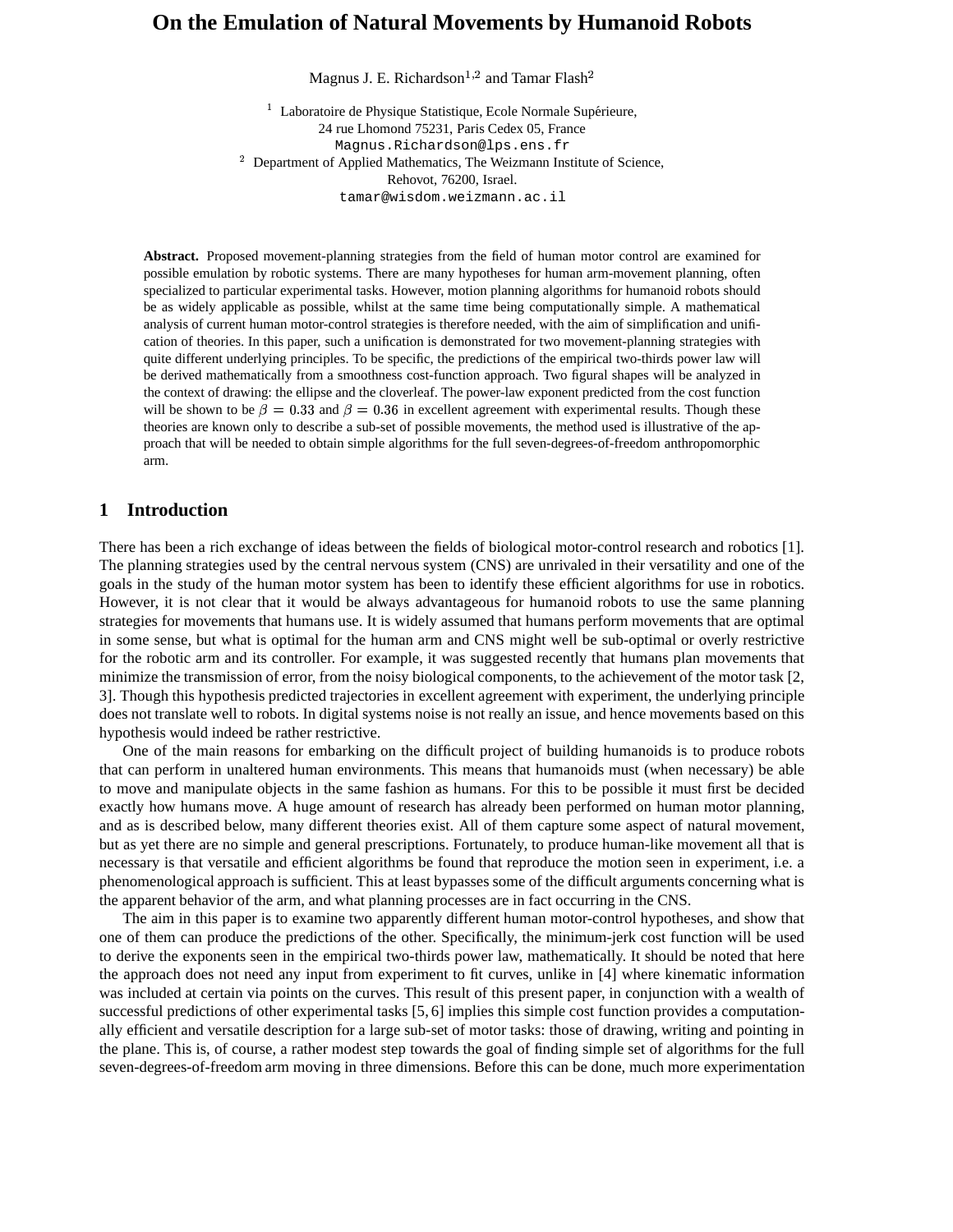must be undertaken to characterize these aspects of human motion. Nevertheless, a detailed mathematical analysis of the similarities and differences between human motor-control strategies is a necessity for the field of humanoid robotics.

In the rest of this section, some current formulations of human motor-control strategies will be reviewed, in particular the two-thirds power law and minimum-jerk model. In the following section it will be demonstrated how the exponent of the power law can be predicted from the minimum-jerk cost function for shapes that are similar to circles. The result is quite general, but specific examples are given for the frequently studied experimental tasks of ellipse drawing, as well as the more interesting case of the cloverleaf. The paper ends with a summary of extensions to this work and what might be needed for a full model of human arm movement.

#### **1.1 Theories of Human Motor Control**

There are no direct experimental means available to obtain the algorithms used by the CNS to plan movements. The experimental approach has been to treat the moving human as a "black-box", which involves setting simple motor tasks for human subjects and recording the generated arm trajectories. By examining the invariances and qualities of the recorded motion it is hoped that some general strategies of motor planning can be inferred. Because of the variation between test subjects and the tendency of the subjects to alter strategies depending on the task [7], there are a number of competing hypotheses in the literature, each backed up by experimental evidence. For example, it has been proposed that the CNS plans in the coordinates system of the joint angles [8], or in the coordinates of the hand's position [5] and more recently that the movements planned are robust against the inherent errors in the motor system [3]. Each of these theoriesis expressed in the form of a cost function of the movement trajectory, with the prediction of the theory being the trajectory that minimizes the corresponding cost. In most cases the approach is numerical, due to the complexity of the cost function, though some analytic results exist [5]. Because the cost is a function of the whole trajectory it can be called a *global* minimization. Contrary to these are the motor planning strategies that are functions of *local* geometric features. An example is the well studied two-thirds power law [9– 14] that has been used to predict velocity profiles from local curvature relations. Despite the apparent difference in the underlying principles for these local and global theories, their predictions will be shown to be remarkably similar. The two motor-control hypothesis that will be analyzed in this paper are now defined.

**The Two-Thirds Power Law** It has been long known that the velocity of drawing movements decreases at points of high curvature  $\kappa$ . More recently [12] this phenomena was cast in mathematical form

$$
v = g \; \kappa^{-\beta} \tag{1}
$$

where the accepted value of the exponent  $\beta$  is  $1/3$ . The factor g is known as the gain factor and is set by the tempo of the movement. For more complex movements this gain factor varies in a piece-wise fashion. However, in this paper only shapes that experimentally have a constant g, i.e. a single segment on  $\log \kappa$  versus  $\log v$  plot will be examined. Incidently, the law (1) was originally drafted in terms of angular velocity, and hence the anachronistic name *twothirds* power law. Most experimental work on the examination of this law was performed on the periodic tracing of simple figural patterns, principally the ellipse. For this shape, the value of  $\beta = 1/3$  implies simple harmonic motion and because of this the theory has been criticized as being trivial [13]. However, developmental studies have shown that children of different ages draw ellipses with an age dependent exponent [10]. Also, experiments on other shapes, for which harmonic solutions do not exist, also suggest a power-law relation though sometimes with a different exponent [10] or with a variable gain factor [14]. All of which is evidence that the velocity-curvature relation as written above is robust, though the exponent is not necessarily always  $1/3$ .

**The Minimum-Jerk Cost Function** The experimental examination of reaching movements identified a number of pseudo-invariants. These comprised invariance under rotation, translation and scaling in time or amplitude. The velocity trajectories measured were also smooth. Taken together these experimental facts lead to the postulation [5] of the following cost function

$$
\mathcal{C}_n = \int_0^T dt \left( \left( \frac{d^3 x}{dt^3} \right)^2 + \left( \frac{d^3 y}{dt^3} \right)^2 \right) \tag{2}
$$

where T is the duration of the movement and x and y are the coordinates of the hand. The cost function can be used for obtaining the full trajectory, i.e. the path as well as the time profile. Here however, similarly to [6], it will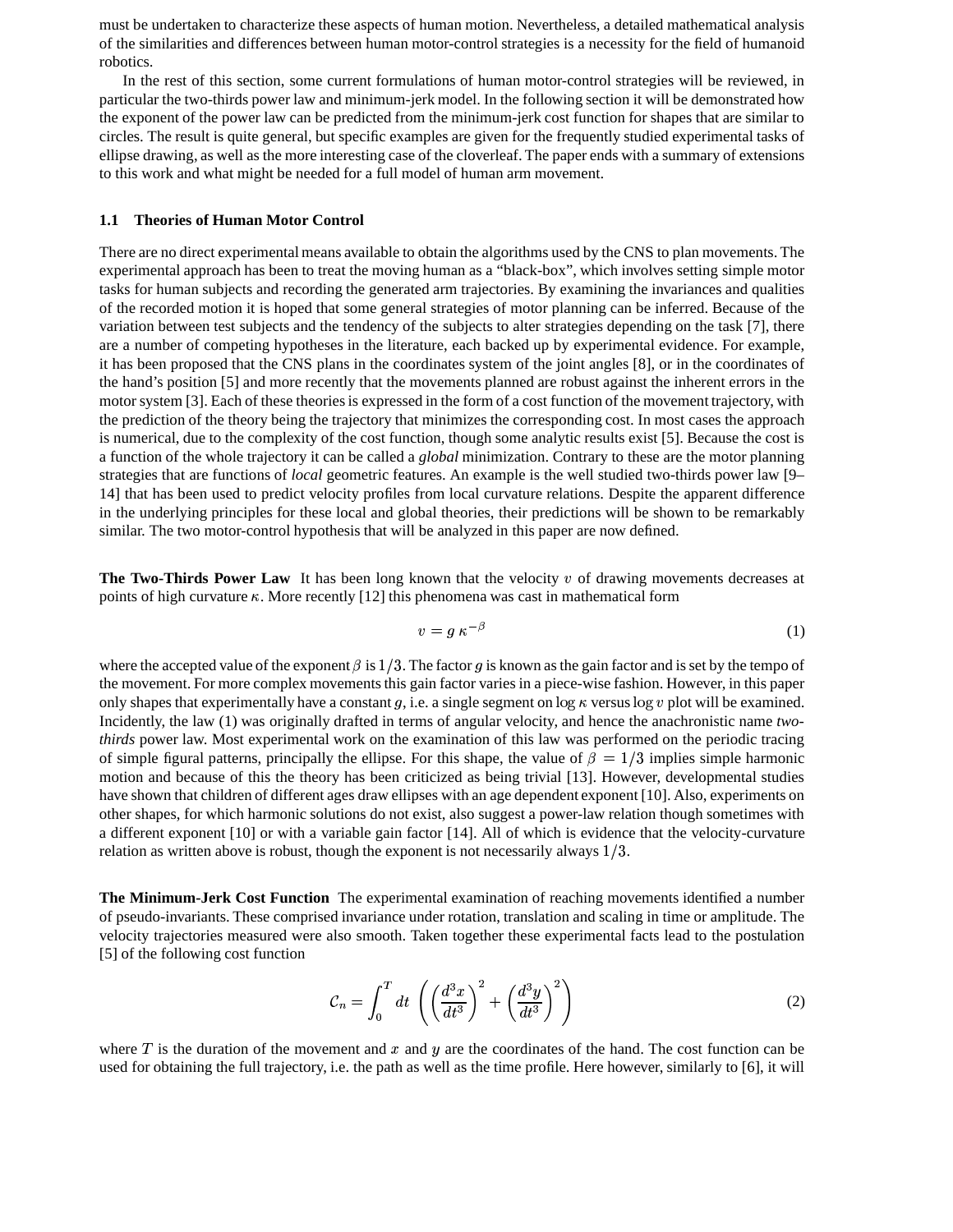be assumed that the path is given in terms of a shape that should be drawn, and hence it is only the velocity profile that will be derived.

Now the models have been defined, the mathematical method for deriving the exponent of the power law (1) from the cost function (2) will be explained.

#### **2 Basic Mathematics for Periodic Drawing Movements**

The motor tasks to be examined are continuous, repeated drawing movements of simple figural forms. Much work has been performed experimentally on such movements with most experiments consisting of subjects seated at a table and asked to trace around a given template, with the velocity profile measured digitally. The period of the movement can be fixed either externally using a metronome, or can be spontaneously chosen by the subject. In this section, the mathematical method that will be used to obtain the theoretical predictions for the exponent  $\beta$  will be described. The method is simply to insert the two-thirds power law form into the cost function, but with the exponent kept as a variable to be obtained through minimization. In this way a general form for  $\beta$ , as predicted by the minimization of jerk, can be found. However, an exact calculation is not possible due to the mathematical complexity of the problem. Perturbation theory is therefore used to obtain the exponents at the desired level of approximation.

#### **2.1 The Perturbative Approach**

The first step is to re-write the cost function (2) in terms of velocity and curvature. This step can be done conveniently by using Frenet's relations [6]. The result is

$$
\mathcal{C} = \int_0^L \frac{ds}{v} \left( (v^2 v'' + v(v')^2 - \kappa^2 v^3)^2 + (3v'v^2 \kappa + v^3 \kappa')^2 \right) \tag{3}
$$

where s is the arc-length, L is the circumference of the path and in this equation the notation  $X'$  means X differentiated with respect to arc-length. Normally, to obtain the velocity profile it would be necessary to functionally minimize this cost with respect to the velocity  $v$ . This is rarely possible analytically, and the usual approach is numerical  $[4, 6]$ . However, in this case analytic results will be found, by substituting the power law form for  $v$  into the cost function and minimizing with respect to  $\beta$ .

The first step is to fix the gain factor  $g$  which is done by setting the restriction that all trajectories have the same period

$$
\int_0^L \frac{ds}{v} = T.
$$

This gives the following form for the gain factor

$$
g = \int_0^{2\pi} d\theta \; \xi \; \kappa^{\beta} \; \; \text{where} \; \; \xi = \frac{ds}{d\theta}
$$

where from now on the scaling choice has been made that  $T = L = 1$ . This is merely a choice of units of time and length, and does not affect the generality of any of the following results. It should be noted that there are two dependencies on  $\beta$ : in the gain factor g and also in the form  $\kappa^{-\beta}$ 

$$
v = \left( \int_0^{2\pi} d\theta \; \xi \; \kappa^\beta \right) \; \kappa^{-\beta}
$$

which significantly complicates the calculation.

When the cost function is written in terms of an integration over angle, by using  $ds = \xi d\theta$ , it has the form

$$
\mathcal{C}=\int_0^{2\pi}d\theta F(v,\kappa,\xi)
$$

where all the dependence on the exponent  $\beta$  is contained in the velocity v. In general it is still very difficult (if not impossible) to minimize this cost function with respect to  $\beta$  exactly. It is therefore necessary to proceed with an approximation.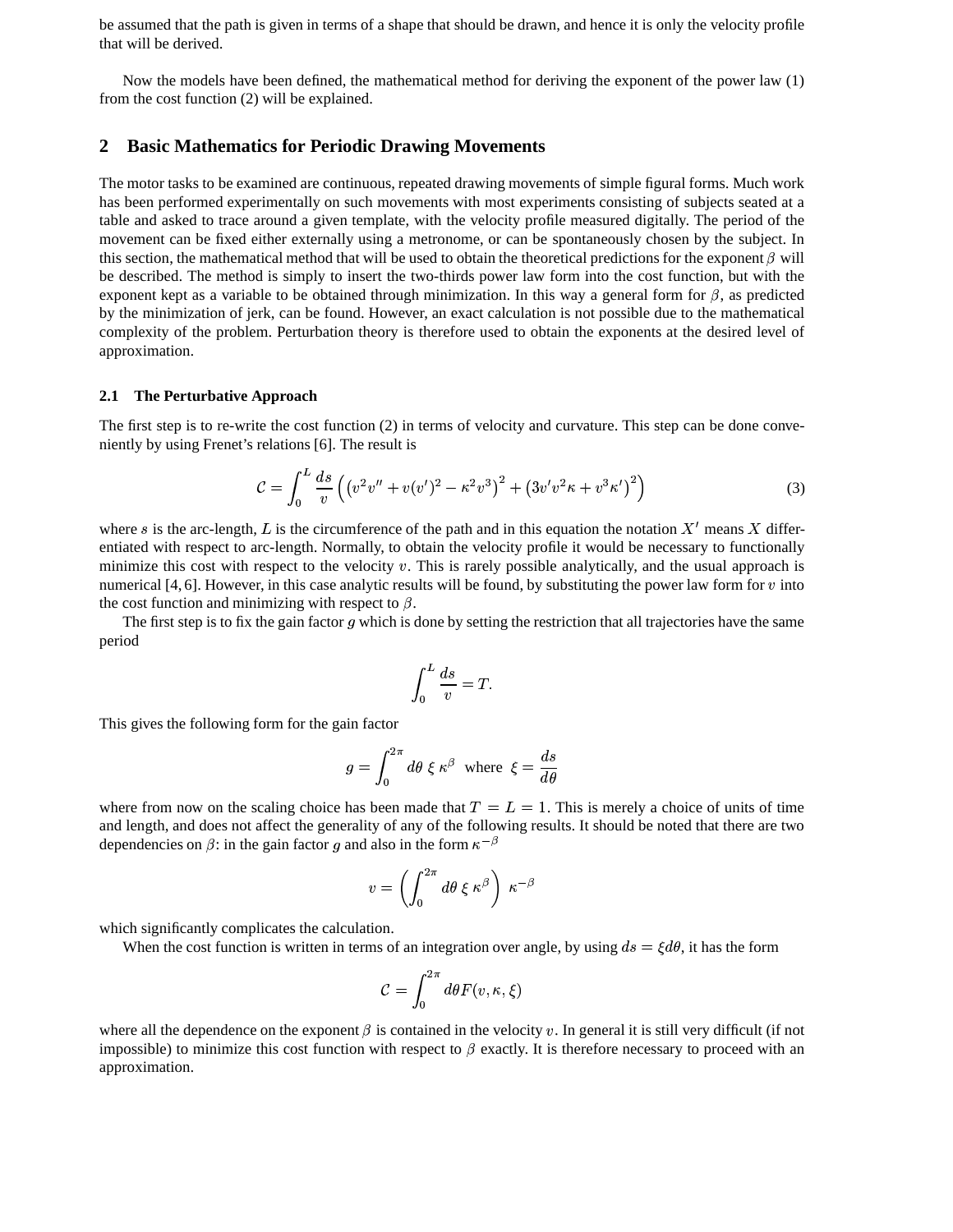Consider the case of a circle: the curvature is a constant, independent of angle  $\theta$ . By symmetry, the velocity must also be a constant, and hence this particular example is easy to solve. What can now be done is to consider shapes that are almost circular, for example ellipses with low eccentricity. These shapes are perturbations of the circular case, and therefore should be solvable up to some level of accuracy. It is now assumed that there exists some parameter  $\epsilon$  that measures how close the shape in question is to a circle, for which  $\epsilon = 0$ . The curvature and differential  $\xi$  can be expanded in terms of this parameter

$$
\kappa = \kappa_0 \left( 1 + \epsilon \kappa_1 + \cdots \right) \quad \xi = \xi_0 \left( 1 + \epsilon \xi_1 + \cdots \right)
$$

where  $\kappa_0$  and  $\xi_0$  are the values for a circle and the higher order expansion terms, like  $\kappa_1$  and  $\xi_1$ , are angle dependent and specific to the shape in question. The method to be followed now is to substitute these expansions into the cost<br>function and around in a nouve series  $\mathcal{C} = \mathcal{C} + \mathcal{C} \leq | \mathcal{L} e^2$  where for around a we have function and expand in a power series  $C = C_0 + C_1 \epsilon + C_2 \epsilon^2 \cdots$  where for example we have

$$
\mathcal{C}_1 = \frac{d\mathcal{C}}{d\epsilon}\bigg|_0 = \frac{\partial F}{\partial v}\bigg|_0 \int_0^{2\pi} \frac{dv}{d\epsilon}\bigg|_0 d\theta + \frac{\partial F}{\partial \kappa}\bigg|_0 \int_0^{2\pi} \kappa_1 d\theta + \frac{\partial F}{\partial \xi}\bigg|_0 \int_0^{2\pi} \xi_1 d\theta
$$

with the notation  $X|_0$  representing the quantity X evaluated for the circular case, i.e. with  $\epsilon = 0$ . To obtain the predicted exponent, this expansion must be minimized

$$
\frac{dC}{d\beta} = \frac{dC_0}{d\beta} + \epsilon \frac{dC_1}{d\beta} + \epsilon^2 \frac{dC_2}{d\beta} \cdots = 0.
$$
\n(4)

Minimizing with respect to  $\beta$  at some order of perturbation theory will then give the exponent at that level of approximation. Clearly the first term of (4) is zero as this is simply the cost for a circle and must be independent of  $\beta$ . It can also be shown that  $\mathcal{C}_1$  is also independent of  $\beta$ , and in fact the first contribution to (4) appears only at order  $\epsilon^2$ . Therefore the following must be solved

$$
\epsilon^2 \frac{d}{d\beta} C_2 \left( \{\kappa_0, \xi_0, \kappa_1, \cdots \}, \beta \right) = 0 \tag{5}
$$

this requires a full evaluation of the integral C keeping all terms at order  $\epsilon^2$  throughout. It should also be noted that because of the prefactor  $\epsilon^2$  in the equation above, the solution for the exponent will only be the zero-order term in an  $\epsilon$  expansion for  $\beta$ . The accuracy of this value will be discussed later.

This is the method for calculating the exponent  $\beta$ . Because no values of the curvature or differential  $\xi$  have been specified, the derivation is quite general. After some algebra, the minimizing  $\beta$  can be found, and has the following value

$$
\beta = \frac{10\overline{\Delta^2} + 5\eta^2 \overline{\Delta'^2}}{15\overline{\Delta^2} + 15\eta^2 \overline{\Delta'^2} + \eta^4 \overline{\Delta''^2}}
$$
\n(6)

where the various quantities have the following definition

$$
\eta = (\kappa_0 \xi_0)^{-1} \quad \Delta = \kappa_1 - \overline{\kappa}_1
$$

$$
X' = \frac{dX}{d\theta} \quad \overline{X} = \frac{1}{2\pi} \int_0^{2\pi} d\theta X(\theta)
$$

and it should be noted that here X' means the derivative with respect to angle  $\theta$  and that the exponent is a function and it should be noted that here X' means the derivative with respect to angle  $\theta$  and that the exponent is a function<br>of only  $\{\kappa_0, \kappa_1, \xi_0\}$ . The quantity  $\eta$  is unity for shapes that are deformation of a circle takes different values for more complex cases as will be shown below. The result is now examined for the drawing of two shapes that have appeared in the experimental literature: the ellipse and the cloverleaf.

#### **3 The Ellipse**

The most commonly used experimental task for analyzing the accuracy of the two-thirds power law is the drawing of ellipses of various sizes and eccentricity. This shape is therefore the obvious choice for testing the predictions of the minimum-jerk derived exponent with the experimentally accepted value of  $1/3$ . To calculate the exponent, the quantities  $\{\kappa_0, \kappa_1, \xi_0\}$  specific to an almost-circular ellipse must be found. The following elliptical perturbation of a circle of unit radius will be used

$$
x = \cos \theta \quad y = (1 - \epsilon)^{1/2} \sin \theta. \tag{7}
$$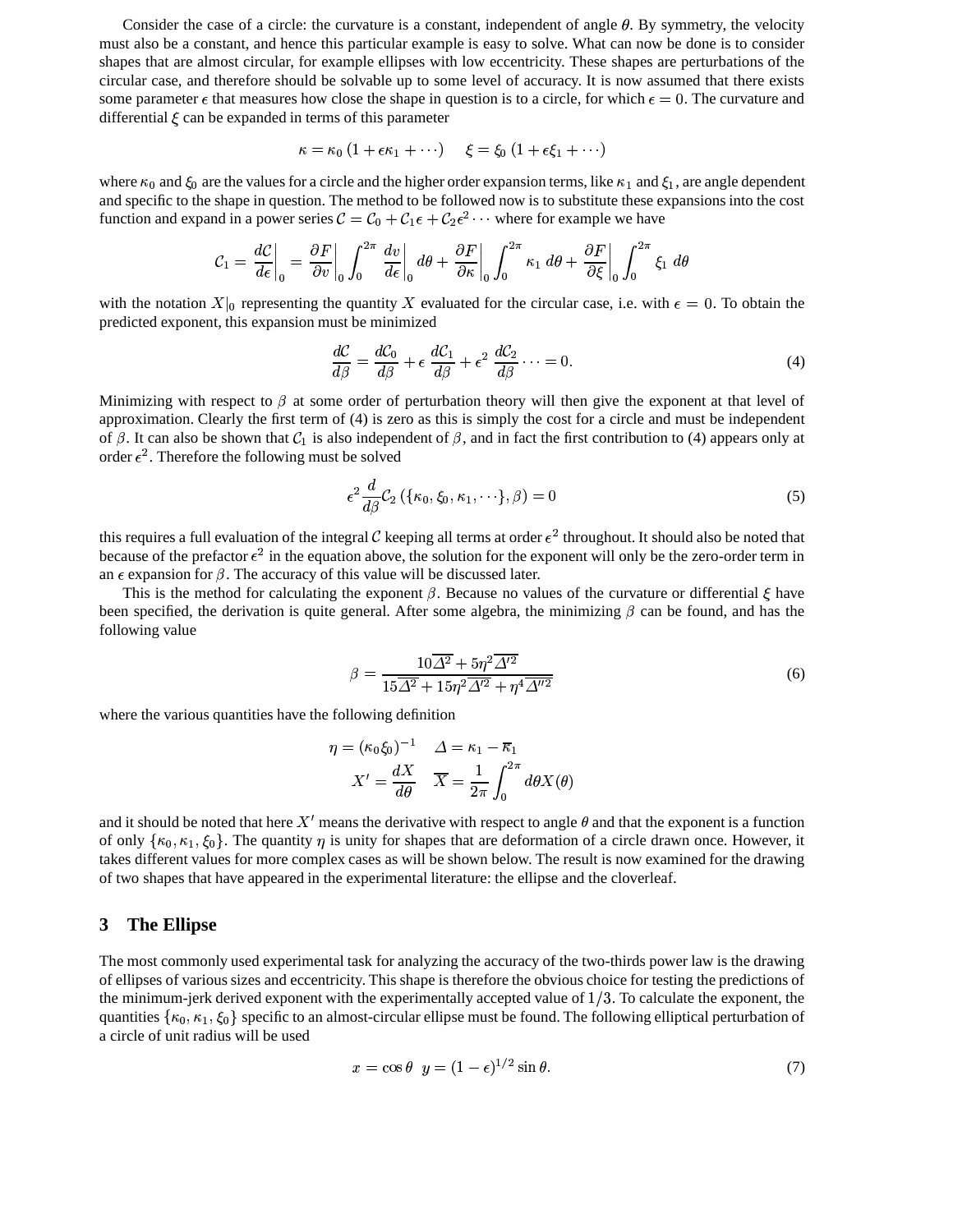The arc-length differential of angle  $\xi$  and the curvature C are given by the standard formulae

$$
\xi = \sqrt{\left(\frac{dx}{d\theta}\right)^2 + \left(\frac{dy}{d\theta}\right)^2} \text{ and } \kappa = \frac{1}{\xi^3} \left(\left(\frac{dx}{d\theta}\right) \left(\frac{d^2y}{d\theta^2}\right) - \left(\frac{dy}{d\theta}\right) \left(\frac{d^2x}{d\theta^2}\right)\right)
$$

and inserting the parametric equations (7) give the results

$$
\xi = (1 - \epsilon \cos^2 \theta)^{1/2} = 1 - \frac{\epsilon}{2} \cos^2 \theta + \cdots
$$
  

$$
\kappa = \frac{1}{\xi^3} (1 - \epsilon)^{1/2} = 1 + \frac{\epsilon}{2} (3 \cos^2 \theta - 1) + \cdots
$$

The parameters required can be read off from the expansions above and inserted directly in the formulae necessary for calculating  $\beta$  given in the previous section. The final result for the exponent is

$$
\beta = \frac{30}{91} = 0.3297 \tag{8}
$$

which is remarkably close to the accepted value of  $1/3$ .

As stated previously, this result is only the first term in a perturbation series and its validity must be examined by obtaining the first correction. This can be done using a similar method to that described in the previous section but keeping all calculations up to a level of  $\epsilon^4$ . Calculation of the first correction yields the result

$$
\beta = 0.32967 + 0.00034\epsilon^2.
$$

The correction is quite small, and importantly implies that the leading order result (8) is actually valid for all ellipses that appeared in experiments. This derivation is a rigorous proof that the minimum-jerk model predicts an exponent equivalent to the empirical two-thirds power law for ellipses of all size, eccentricity and tracing period seen in experiment. It therefore generalizes and formalizes the similarity between coupled harmonic drawing and the minimum-jerk fit with four via-points, previously noted for the ellipse [13].



**Fig. 1.** Some examples of the generalized cloverleaf, as defined in the text. The forms for various values of the small parameter  $\epsilon$  are given, with the value  $\epsilon = 1$  corresponding to the shape used in experiment.

### **4 The Generalized Cloverleaf**

In the previoussection the case of an ellipse was analyzed. Though the choice of this shape is ubiquitousthroughout the experimental literature it is, from the theoretical point of view, a special case. This is because the exact value of the exponent  $1/3$  implies the simple motion of drawing with coupled harmonic motion (though it should be stressed that the exponent 0.3297 derived above implies more complex behavior). It is therefore worth examining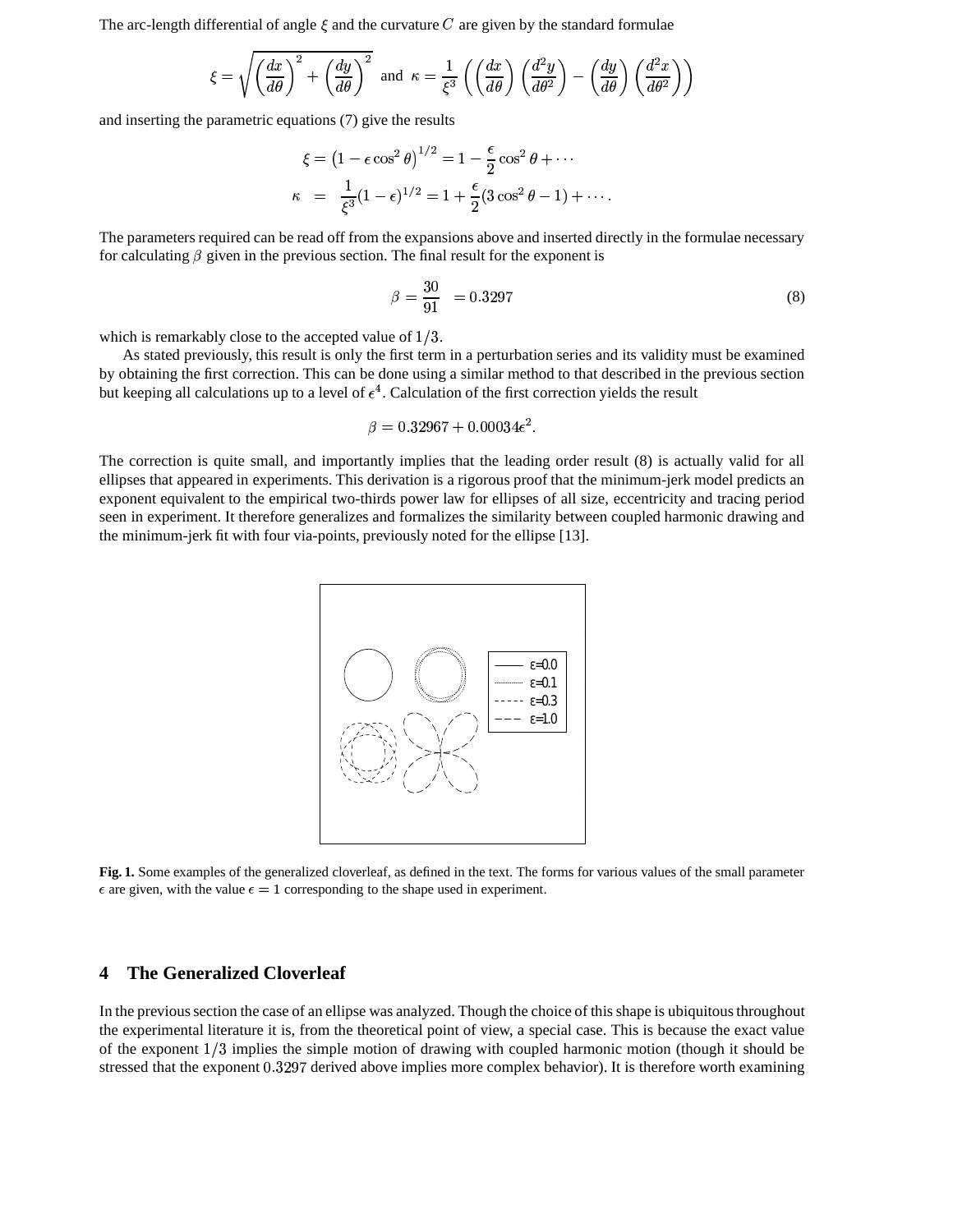another shape that has also been measured in experiment: the cloverleaf. This is a more interesting shape than an ellipse, but shares the same property of a single segment on a  $\log \kappa$  versus  $\log v$  graph.

The form of the cloverleaf used in experiment is far removed from a circle. A more general form must be introduced that extrapolates between the two shapes. The following form is chosen here

$$
x = \cos 3\theta(t) - \epsilon \cos \theta(t) \qquad y = \sin 3\theta(t) + \epsilon \sin \theta(t) \tag{9}
$$

and some examples for different values of  $\epsilon$  are given in Fig. (1). For  $\epsilon = 0$  the shape is circular by design, but it should be noted that the circle is traced three times, unlike in the elliptical case previously. The normal cloverleaf used in experiment takes the value  $\epsilon = 1$ . The important quantities in this case are

$$
\xi = \left(9 + 6\epsilon \cos 4\theta + \epsilon^2\right)^{1/2}
$$

$$
\kappa = \frac{1}{\xi^3} \left(18 - 2\epsilon^2 + \xi^2\right). \tag{10}
$$

These formulae must again be expanded to find  $\{\kappa_0, \kappa_1, \xi_0\}$ . In this case the expansion gives  $\xi_0 = 3$  as expected from the statement above concerning the three-cycled circle that is the basis for the perturbation. Inserting these forms in the general equation (6) predicts the following result for the cloverleaf

$$
\beta = \frac{1530}{3631} = 0.4214. \tag{11}
$$

Again, the validity of the approximation should be examined. In this case the correction is more significant

$$
\beta = 0.4214 - 0.0017\epsilon^2.
$$

This result is useful for generalized cloverleaves that are close to circles. Unfortunately  $\epsilon = 1$ , for the case of the experimentally used cloverleaf. Because of this, all orders  $\epsilon^n$  will contribute equally. This means that the value derived by perturbation theory can only be used as a guide. Clearly it suggests that the exponent is larger than derived by perturbation theory can only be used as a guide. Clearly it suggests that the exponent is larger than<br>1/3. Interestingly, this is what is found in experiment for cloverleaves that are traced with periods of 2.5 seconds [4], where the average value of  $\beta$  was 0.353 and 0.360. (For completeness it should be noted that for faster tracing, with a period of 2 seconds, the value was lower  $\beta = 0.325$ , but this was due to a somewhat-anomalous data point.)



**Fig. 2.** The log(curvature) versus log(velocity) curve as was derived from the minimum-jerk cost function for a cloverleaf with  $\epsilon = 1$ . The value of the  $\beta$  exponent measured from this curve is  $\beta = 0.36$ , accurately reproducing the results found in experiment.

Though the value calculated above was shown only to be an approximation, a numerical method can be used to obtain the velocity profile from the minimum-jerk cost function (3) to an arbitrary degree of accuracy. Once the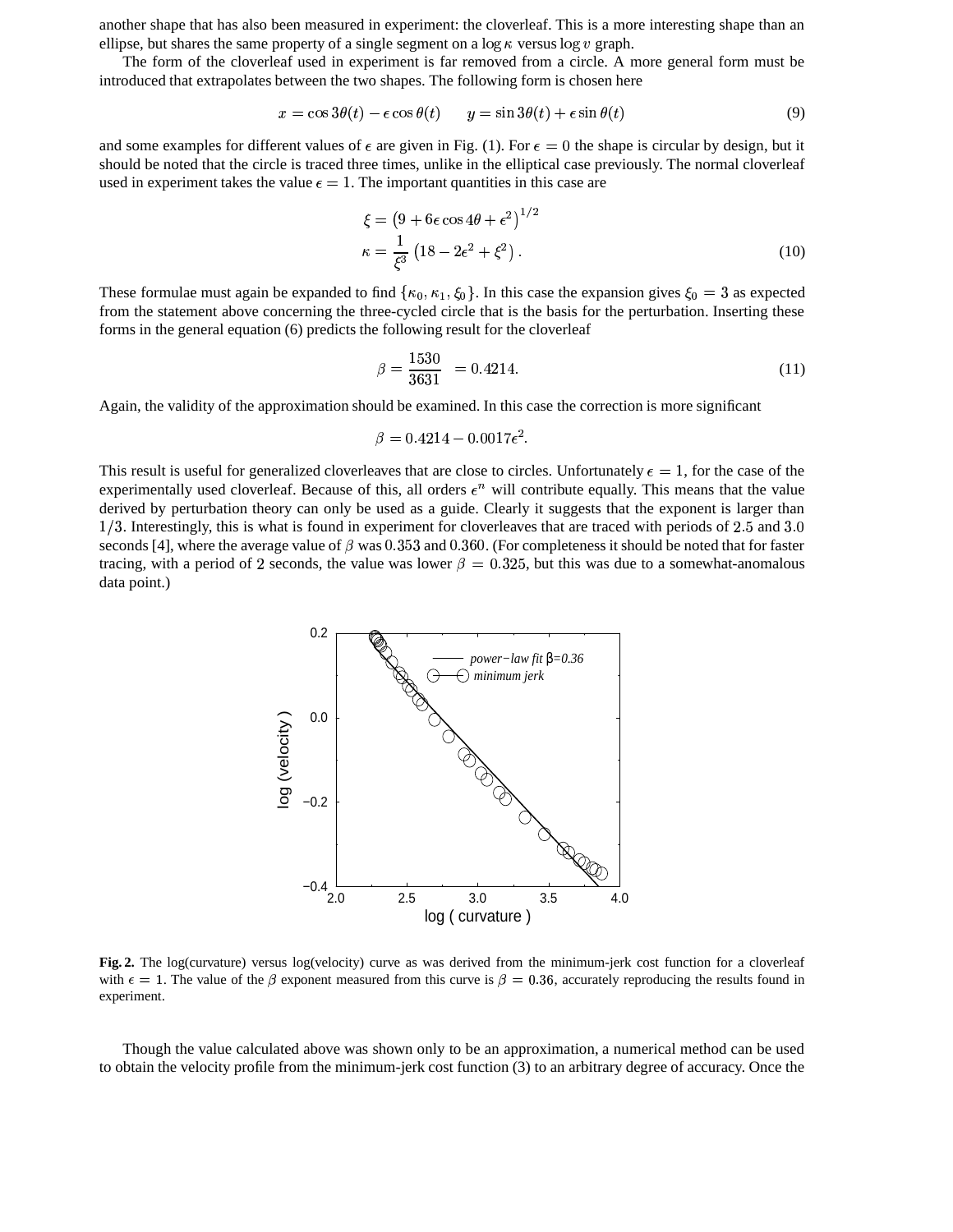velocity profile has been obtained the predicted exponent can be found from a least-squares fit of the relation (1): the approach used for experimental velocity curves. Such a velocity curve was obtained from (3), and the fit can be seen in Fig. (2). The exponent obtained was

$$
\beta = 0.36 \pm 0.01 \tag{12}
$$

which compares favorably with the experimental values given above. Though, due to the scatter seen in the experimental data, it would be too much to state that the minimum jerk result is better than the two-thirds power law prediction of  $1/3$ , the fact that this result is so accurate is indeed remarkable. It should be stressed here that this result cannot be dismissed as trivial (as has been done for the ellipse) by saying that it is a consequence of coupled harmonic motion: for the cloverleaf there are no coupled harmonic solutions. The result is therefore non-trivial and represents a surprising success of a first-principles approach for calculating the exponent, particularly since the only input into the theory is the curvature profile given by equations (9).

#### **5 Summary and Conclusion**

Two distinct motor control strategies, postulated to reflect some level of planning by the CNS, have been analyzed in mathematical detail with a view to provide a simple prescription for producing human-like movement by robots. One theory, the two-thirds power law, states that when the hand moves on a curved trajectory the velocity is proportional to a power of the local curvature. The second strategy, the minimum-jerk cost function, proposes that movements are generated by minimizing the time derivative of acceleration to produce smooth trajectories. By explicit calculation, it was shown that these apparently different theories produced common predictions. Two figural forms were analyzed: the ellipse and cloverleaf. The numerical values of the power-law exponents, were found to be  $\beta = 0.33$  and  $\beta = 0.36$  respectively, in remarkable agreement with experiment given the simple formulation of the minimum-jerk hypothesis. Taken with previous results for point-to-point movement [5] and the numerical results for more complex shapes [6], this suggests that the minimum-jerk cost function can be used to produce human-like movements for a wide variety of motor tasks performed in the plane commonly used for writing. This is not to say that it is closer to the planning strategies that the CNS is actually using - there exist more sophisticated proposals that capture subtle aspects of human movements that the minimum-jerk model misses [3, 8]. However, they are considerably more complex computationally, and in the context of mathematical simplicity the minimum-jerk cost-function approach is currently unrivaled in the breadth of experimental results that can be reproduced for movements in the plane.

#### **6 Discussion**

It terms of computational complexity, the two-thirds power law appears much easier to implement that the minimumjerk hypothesis. This is because the former is a direct relation between velocity and curvature and the latter involves a minimizing-search through the space of possible curves. However, the power-law as it stands in equation (1) can only be used for very particular shapes, and worse still breaks down if a straight line or point of inflection is drawn. Moreover, the minimum-jerk hypothesis provides a full motion planning prescription that is significantly simpler than other similarly-versatile prescriptions. Nevertheless, it is well known that trajectories predicted by minimum jerk for three-dimensional movement do not match with experiment. The case of movement in three dimensions is considerably more complex than those in the plane, considered here. This is because planar movement described by an  $x$  and a  $y$  coordinate fixes to a large extent the joint angles at the shoulder and elbow. However, for movement - in three dimensions, all seven degrees of freedom that the arm has are used. The hand's position and orientation does not contain enough information to fix all the arm's parameters, implying a "degrees of freedom" problem. Despite this added complexity, a number of studies have analyzed aspects of the arm's movement in three dimensions [15–17], though as yet, no comprehensive theory exists that captures all these aspects of motion. It should also be noted that hand and arm motion in three dimensions has been analyzed in the context of elliptical "waving" [18]. In this work, the recorded human-joint motion was implemented in an anthropomorphic robotic arm, and the results for the joint motion were found to be close to sinusoidal. However, for general three-dimensional motion a comprehensive theory is likely to be relatively complex given the number of degrees of freedom involved. Nevertheless, it represents an important theoretical aim, both for the fields of motor control and humanoid robotics.

## **References**

<sup>1.</sup> Schaal, S. (1999). Is imitation learning the route to humanoid robots? *Trends in Cognitive Sciences* **3** 233-242.